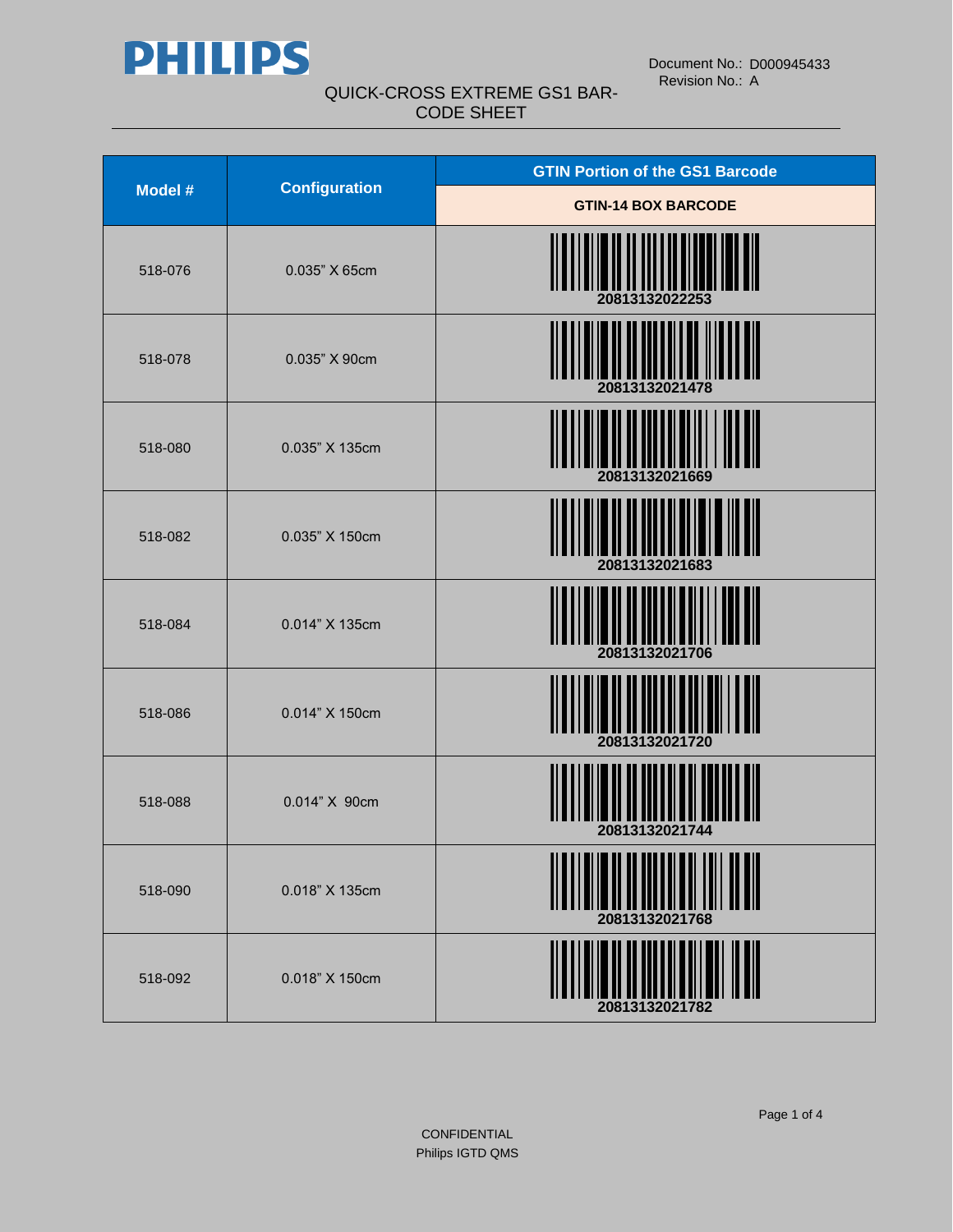

| <b>Model #</b> | <b>Configuration</b>     | <b>GTIN Portion of the GS1 Barcode</b> |
|----------------|--------------------------|----------------------------------------|
|                |                          | <b>GTIN-14 BOX BARCODE</b>             |
| 518-076-B      | 0.035" X 65cm            | 20813132029467                         |
| 518-078-B      | 0.035" X 90cm            | 20813132029474                         |
| 518-080-B      | 0.035" X 135cm           | 20813132029481                         |
| 518-082-B      | 0.035" X 150cm           | 20813132029498                         |
| 518-084-B      | 0.014" X 135cm           | 20813132029412                         |
| 518-086-B      | 0.014" X 150cm           | 20813132029429                         |
| 518-088-B      | 0.014" X 90cm            | 20813132029436                         |
| 518-090-B      | $0.018$ " $\times$ 135cm | 20813132029443                         |
| 518-092-B      | 0.018" X 150cm           | 20813132029450                         |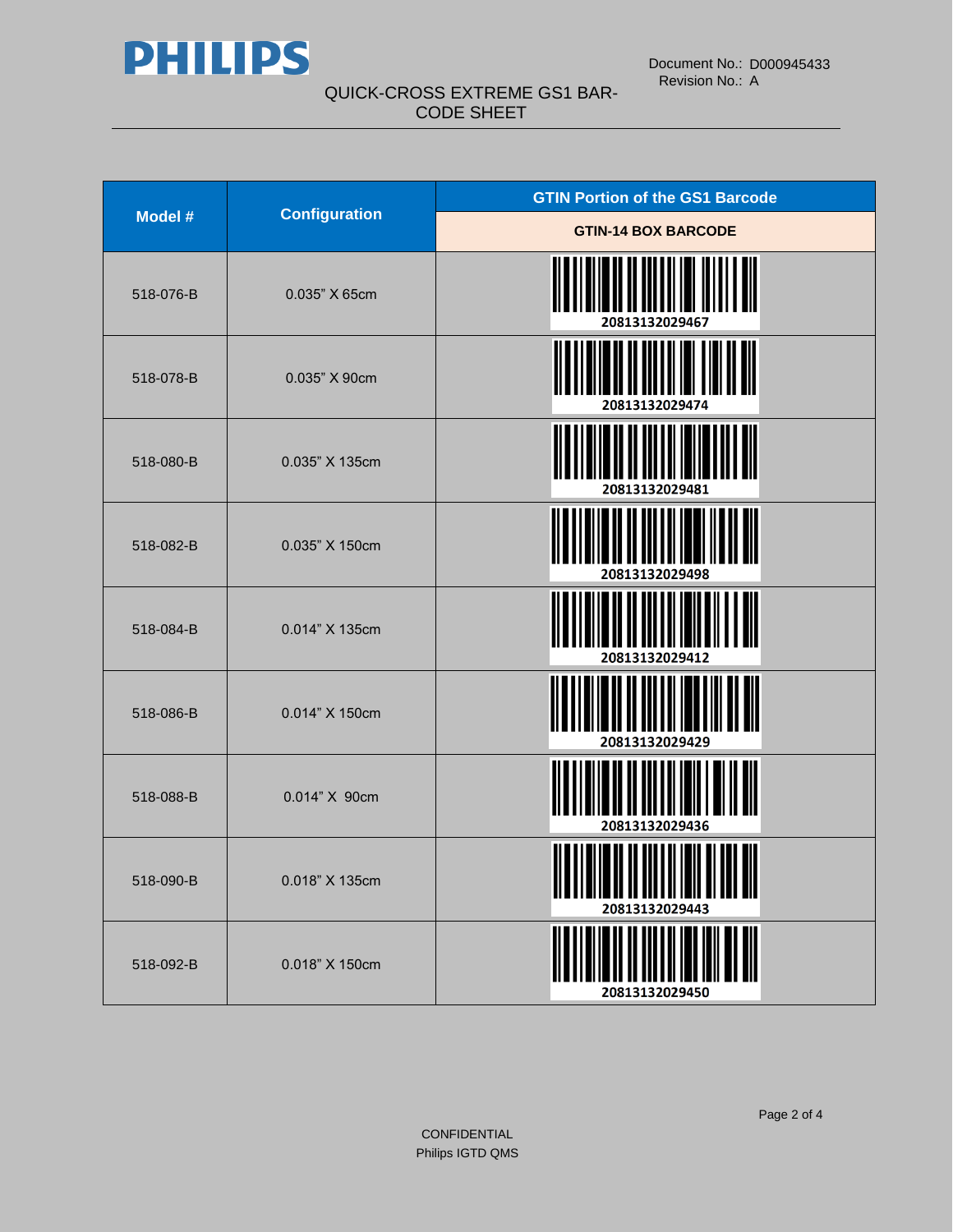

| Model # | <b>Configuration</b> | <b>GTIN Portion of the GS1 Barcode</b> |
|---------|----------------------|----------------------------------------|
|         |                      | <b>GTIN-14 POUCH BARCODE</b>           |
| 518-076 | 0.035" X 65cm        | 00813132022259                         |
| 518-078 | 0.035" X 90cm        | 00813132021474                         |
| 518-080 | 0.035" X 135cm       | 00813132021665                         |
| 518-082 | 0.035" X 150cm       | 00813132021689                         |
| 518-084 | 0.014" X 135cm       | 00813132021702                         |
| 518-086 | 0.014" X 150cm       | 00813132021726                         |
| 518-088 | 0.014" X 90cm        | 00813132021740                         |
| 518-090 | 0.018" X 135cm       | <b>ATTIONING</b><br>00813132021764     |
| 518-092 | 0.018" X 150cm       | ║║<br>00813132021788                   |